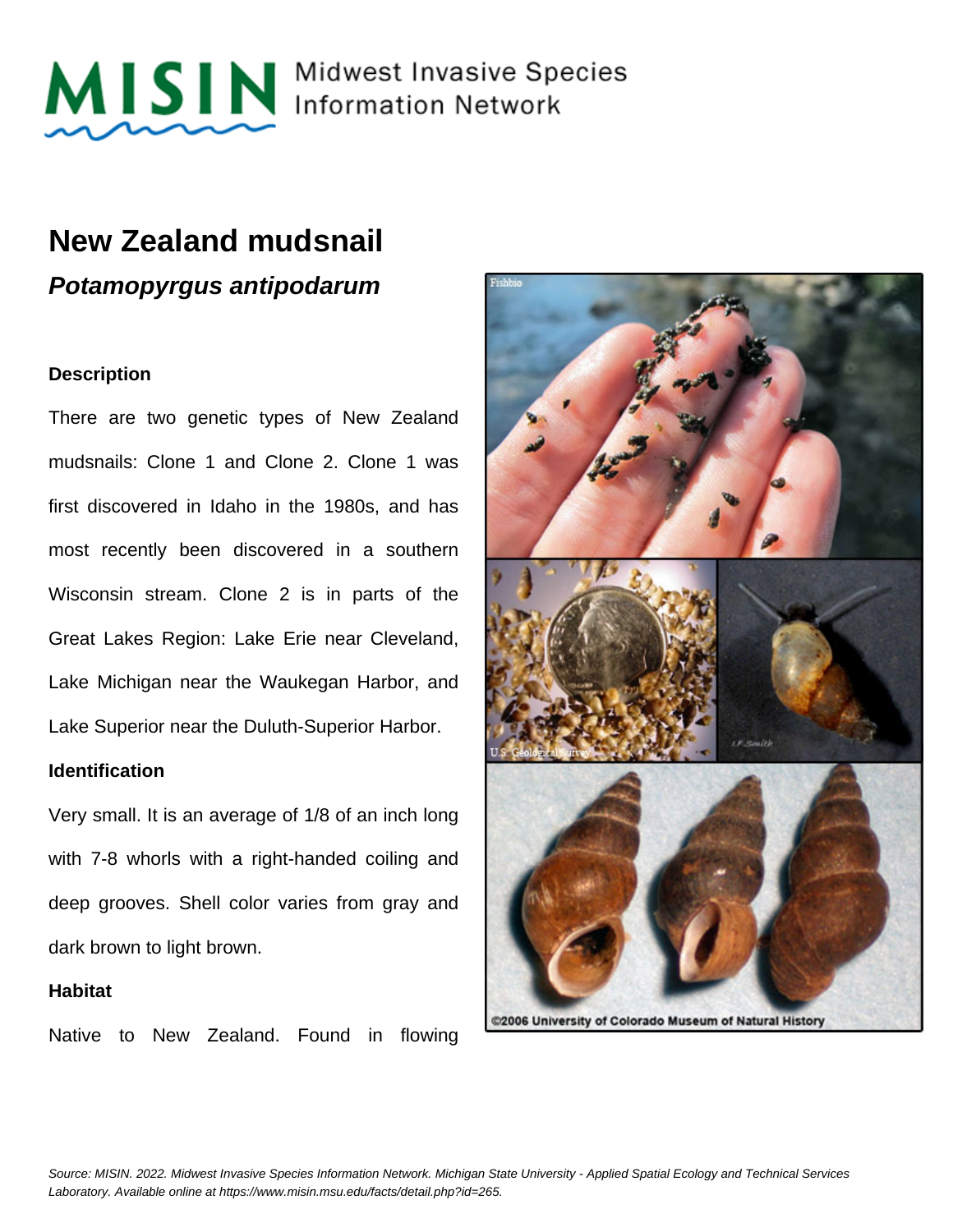# MISIN Midwest Invasive Species

freshwater with silt/sand sediment to very brackish rivers; lives in water as deep as 60 feet in freshwater lakes or reservoirs.

### **Reproduction**

Self reproducing females make up 95% of their population and give birth to well-developed clones. Females can produce 20-120 embryos per female and produce an average of 230 juveniles per year.

#### **Impact**

May affect critical food webs in trout streams and other waters. They also may compete for food with native bottom-dwellers. Lakes predators and reproduces at an alarmingly high rate. Colonizes quickly; can reach densities of 500,000 individuals per square meter.

#### **Similar**

Difficult to distinguish from native snails, but shell more elongate.

#### **Monitoring and Rapid Response**

Clean recreational equipment is crucial in preventing their spread. Chemical treatment using Bayer 73 copper sulfate, and 4-nitro-3trifluoromethylphenol sodium salt may be used in small lakes and ponds that are isolated from drainages.

#### **Credits**

The information provided in this factsheet was gathered from the Global Invasive Species Database